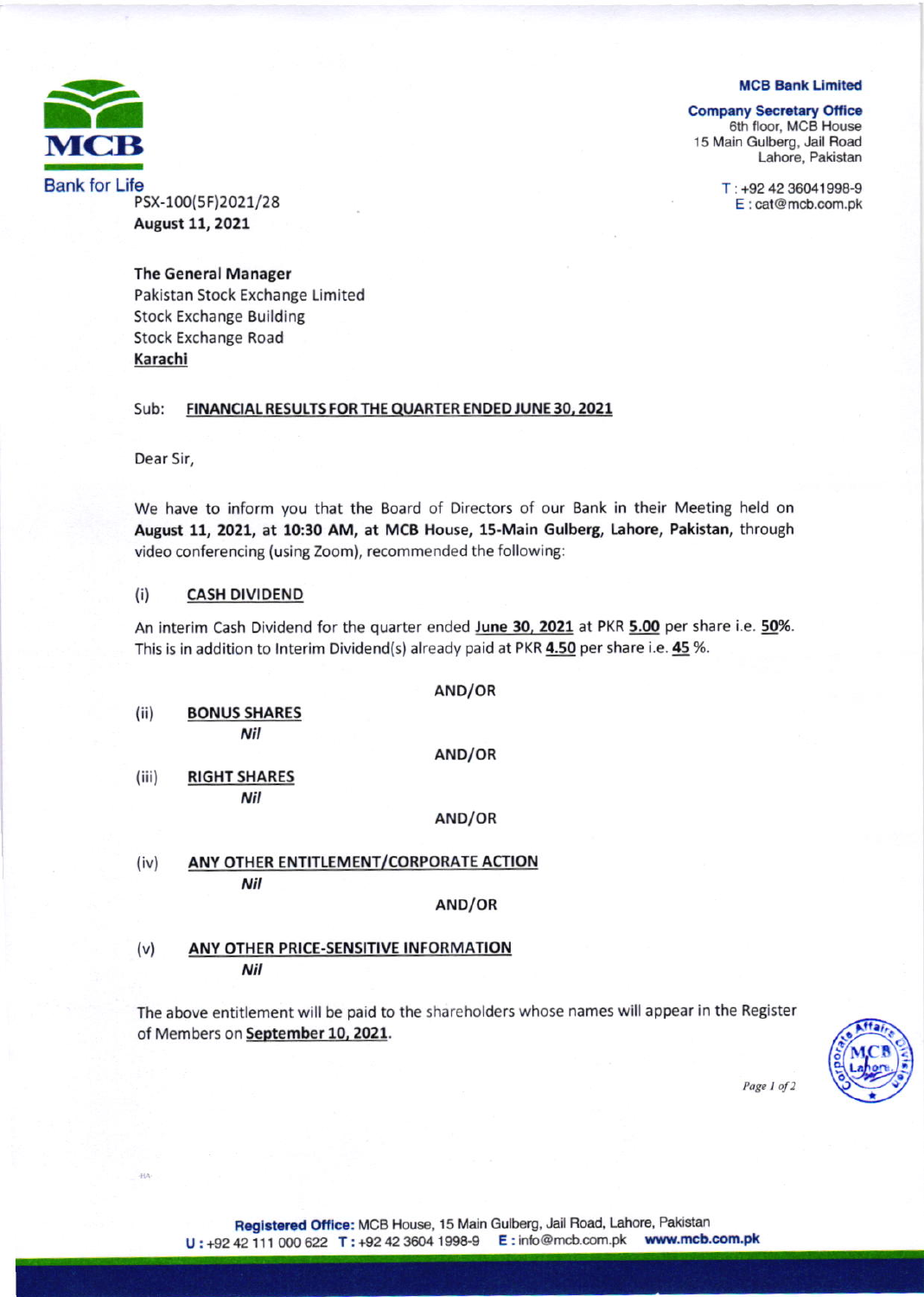

**MCB Bank Limited** 

**Company Secretary Office** 

6th Floor, MCB House, 15-Main Gulberg, Jail Road, Lahore (Pakistan)

> $T: +92-42-36041998-9$ E: cat@mcb.com.pk

The Share Transfer Books of the Bank will be closed from September 13, 2021 to September 20, 2021 (both days inclusive). Transfers received at M/s THK Associates (Pvt.) Limited, Plot No. 32-C, Jami Commercial Street 2, D.H.A., Phase VII, Karachi, at the close of business on September 10, 2021, will be treated in time for the purpose of above entitlement to the transferees.

The Quarterly Report of the Bank for the period ended June 30, 2021 will be transmitted through PUCARS separately, within the specified time.

Yours truly,

**Fida Ali Mirza Company Secretary** 

Encl: As above

 $-HA$ 

Page 2 of 2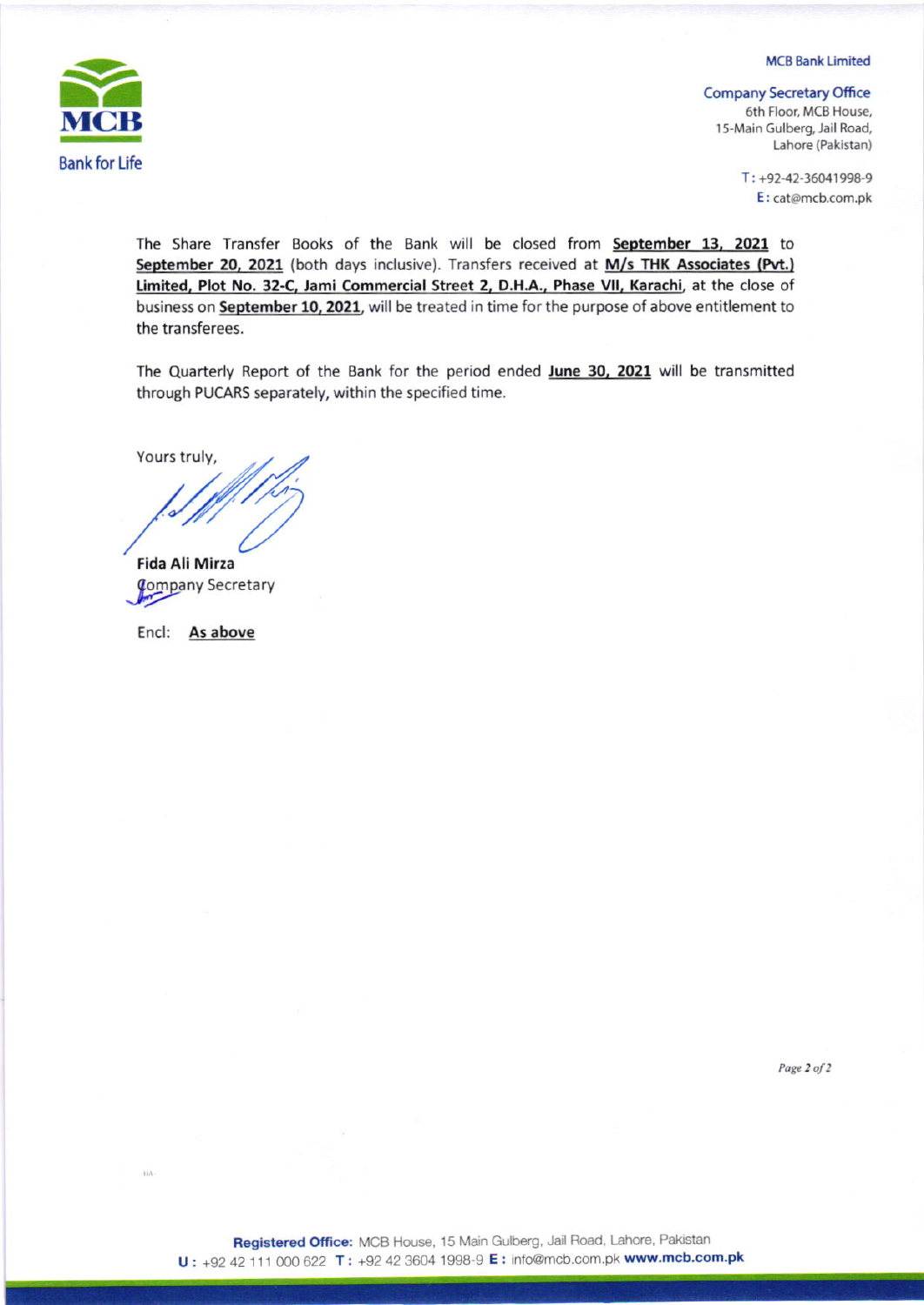Annemure 1/2

#### **MCB BANK LIMITED**

UNCONSOLIDATED CONDENSED INTERIM PROFIT & LOSS ACCOUNT (UN-AUDITED) FOR THE HALF YEAR ENDED JUNE 30, 2021

|                                               |      | Quarter Ended |               | <b>Half Year Ended</b>              |               |
|-----------------------------------------------|------|---------------|---------------|-------------------------------------|---------------|
|                                               |      | April 01      | April 01      | January 01                          | January 01    |
|                                               |      | to            | to            | to                                  | to            |
|                                               | Note | June 30, 2021 | June 30, 2020 | June 30, 2021                       | June 30, 2020 |
|                                               |      |               |               | -----------Rupees in '000---------- |               |
|                                               |      |               |               |                                     |               |
| Mark-up / return / interest earned            | 25   | 29,853,633    | 36,112,002    | 58,201,095                          | 75,211,630    |
| Mark-up / return / interest expensed          | 26   | 13,544,944    | 16,406,846    | 26,652,061                          | 39, 198, 774  |
| Net mark-up / interest income                 |      | 16,308,689    | 19,705.156    | 31,549,034                          | 36,012,856    |
| NON MARK-UP / INTEREST INCOME                 |      |               |               |                                     |               |
| Fee and commission income                     | 27   | 2,675,612     | 2,299,959     | 6,011,156                           | 5,145,608     |
| Dividend income                               |      | 562,419       | 310,199       | 978,665                             | 533,799       |
| Foreign exchange income                       |      | 770,927       | 702,520       | 1,395,377                           | 1,427,687     |
| Income/ (loss) from derivatives               |      | (649)         | 3,502         | 8,545                               | (6,903)       |
| Gain/ (loss) on securities                    | 28   | 134,792       | (138, 186)    | 484,545                             | (67, 047)     |
| Other Income                                  | 29   | 606,568       | 17,093        | 620,317                             | 49,628        |
| Total non-markup / interest Income            |      | 4,749,669     | 3,195,087     | 9,498,605                           | 7,082,772     |
| <b>Total Income</b>                           |      | 21,058,358    | 22,900,243    | 41,047,639                          | 43.095.628    |
| <b>NON MARK-UP / INTEREST EXPENSES</b>        |      |               |               |                                     |               |
| Operating expenses                            | 30   | 8,559,655     | 8,031,132     | 17,195,607                          | 16,192,564    |
| Workers Welfare Fund                          |      | 274,742       | 227,788       | 500,263                             | 445,087       |
| Other charges                                 | 31   | 310,083       | 30,865        | 339,300                             | 240,120       |
| Total non-markup / interest expenses          |      | 9,144,480     | 8,289,785     | 18,035,170                          | 16,877,771    |
| Profit before provisions                      |      | 11,913,878    | 14,610,458    | 23.012,469                          | 26,217,857    |
| Provisions / (reversals) and write offs - net | 32   | (1,823,217)   | 3.221.035     | (2,000,682)                         | 3,963,497     |
| <b>PROFIT BEFORE TAXATION</b>                 |      | 13,737,095    | 11,389,423    | 25.013.151                          | 22,254,360    |
| Taxation                                      | 33   | 5,784,497     | 4,699,025     | 10,270,479                          | 9,044,936     |
| PROFIT AFTER TAXATION                         |      | 7.952,598     | 6,690,398     | 14,742,672                          | 13,209,424    |
|                                               |      |               |               |                                     |               |
| Basic and diluted earnings per share          | 34   | 6.71          | 5.65          | 12.44                               | 11.15         |

The annexed notes 1 to 41 form an integral part of these unconsolidated condensed interim financial statements.  $Ar$ 

President/Chief Executive

Chief Financial Officer

Director

Director

Director

ANJUM JAVED<br>Senior Vice President<br>Divisional Head<br>Financial Control Group<br>MCB Bank Limited